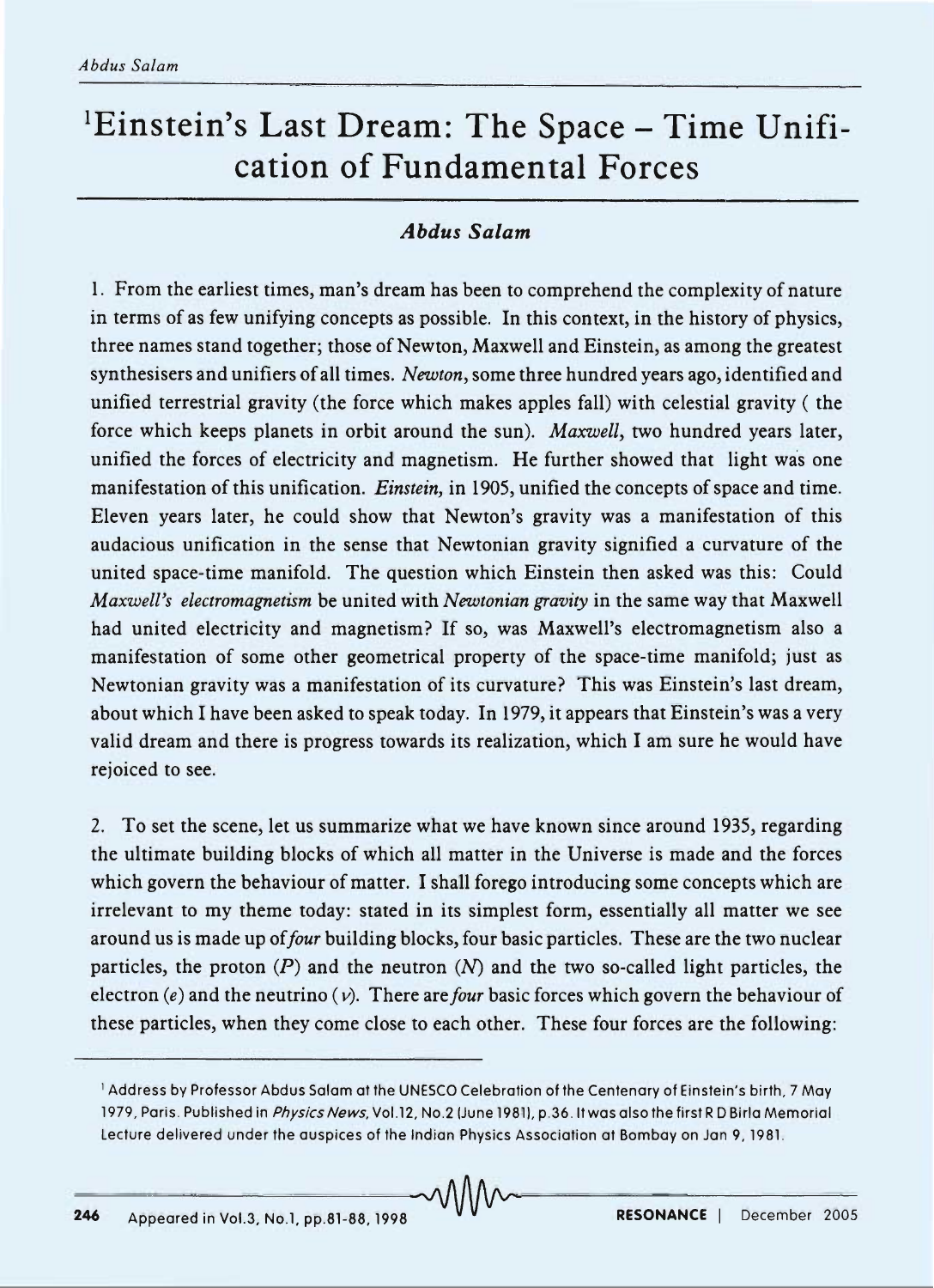(i) *The Gravitational Force:* All four particles *(P, N, e, v)* attract each other with a force which is proportional to their *mass.* This is the force which controls the behaviour of planets, stars, galaxies and which determines the overall features of the Universe we live in.

(ii) *The Electromagnetic Force:* Of the four particles, two, the proton and the electron are electrically charged. The other two are electrically neutral. Protons attract electrons, the strength of the electromagnetic force between them being proportional to their electric charges. The proton-electron force is responsible for holding atoms together. It is this force which chiefly governs all known phenomena of life on earth.

(iii) *Weak Nuclear Force:* All particles *P, N, e, v* also interact with each other through a weak nuclear force provided they are closer to each other than  $10^{-16}$  cm, and are in a state of left polarisation. This force was discovered in the early part of this century; it gives rise to the phenomenon known as  $\beta$ -radioactivity and is principally responsible for the existence of heavy elements on earth and other parts of the Universe.

(iv) *Strong Nuclear Force:* Protons and neutrons carry a strong nuclear charge (in addition to the weak nuclear charge). These particles attract each other strongly when closer than  $10^{-13}$  cm. The strong nuclear force is responsible for holding the nuclei of He, Li, Be, C, U, etc., together. The phenomena of fusion, responsible for making the sun shine, and fission which powers present generation of nuclear reactors are aspects of this force.

The picture presented above of *four* basic entities and *four* basic forces between them represents a remarkable economy in concepts. But even this remarkable economy is not enough for the physicist. Just as Maxwell and Faraday had shown that the seeming distinction between electricity and magnetism depended on whether electric charges producing these forces were stationary or in motion, in a like manner the physicist has hoped that he could unify the four seemingly distinct forces into one single basic force of which the four known ones are different facets. Einstein went further; he wished to comprehend this single unified force - assuming that it existed - as a geometrical property of the space-time manifold we live in. If this dream of unification is true, there would, of course, be measurable consequences, which would follow from the unification of forces and their enshrinement within space-time structure.

What exactly does the unification of forces mean, can be illustrated by a historical survey of the unification ideas.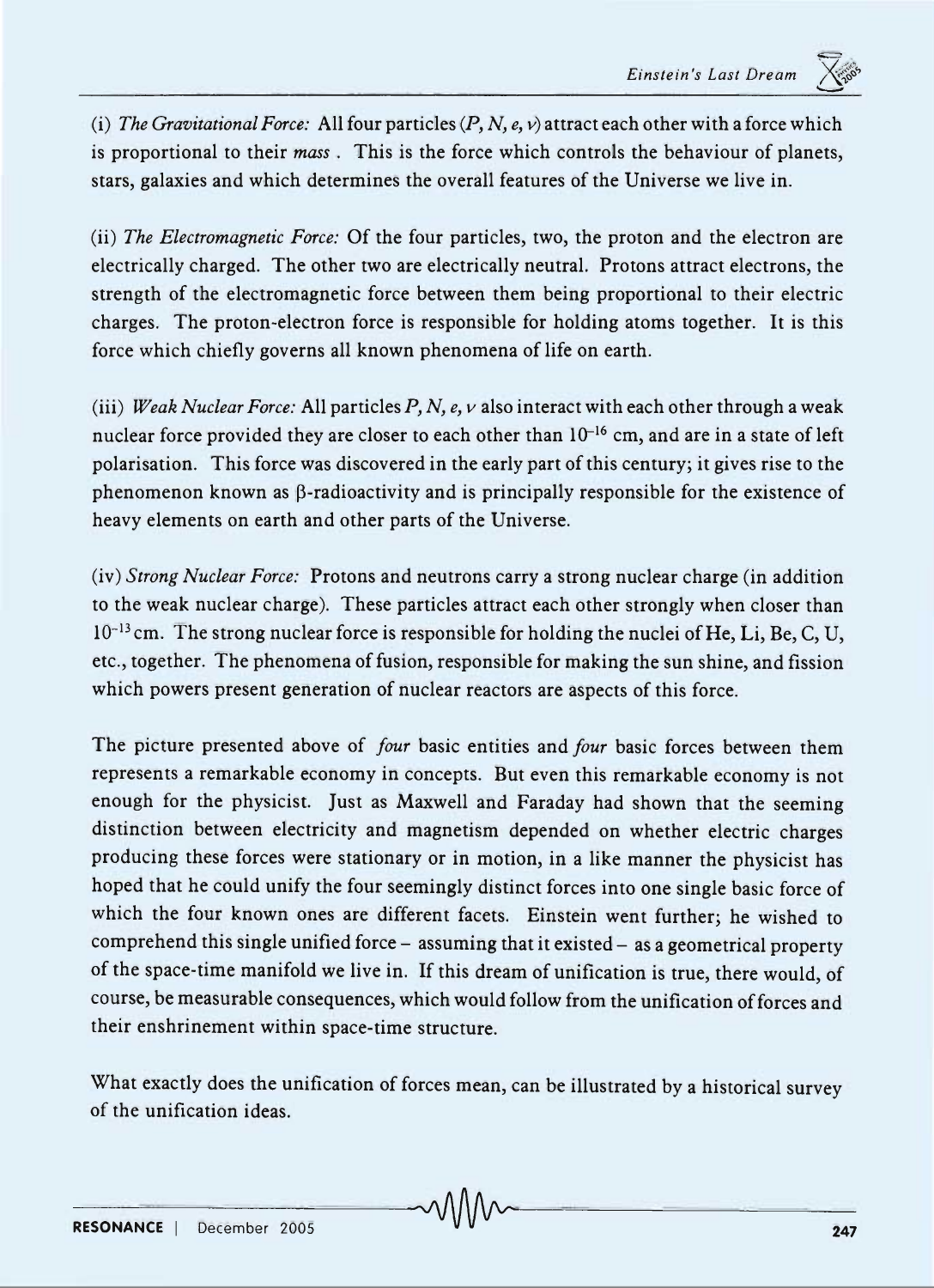## *3. History of Unification Ideas in Physics*

(i) We start with the Islamic physicist AI-Biruni (working in the 11 th century) and Galileo: they declared that laws of physics, discovered here on earth, apply equally to phenomena occurring elsewhere in the Universe. Galileo in particular made the concept more precise, by his observations regarding the mountains on the moon. This faith in the unity of nature now underlies the whole of science.

(ii) Newton (born the year of Galileo's death) quantitatively realized some 300 years ago, Galileo's ideas, by recognizing and postulating the law of universal gravity; in particular by showing quantitatively that the terrestrial force which governs falling bodies on earth is identical with celestial gravity - the force which keeps planets in orbits around the sun.

(iii) One hundred and fifty years after Newton, Faraday and Ampere showed that magnetic forces are produced by electric charges in motion. This was the beginning of the unification of the till-then two disparate forces of nature - electricity and magnetism.

(iv) The work of Faraday culminated with Maxwell, the centenary of whose death will fall this year in November. Maxwell showed that a manifestation of the unification of electricity and magnetism must mean the production by accelerating electric charges of electromagnetic radiation  $-$  in the form of radiant heat, light, radio and X-rays. These radiations are nothing but aspects of the electromagnetic force.

(v) Fifty years later the work of Heisenberg, Schrodinger and Dirac showed that chemical forces - among which are included all forces which govern life and neurological functions - are yet another manifestation of electromagnetism plus quantum theory.

(vi) In 1905, Einstein unified the concepts of space and time. In 1906, building on this, and generalizing the unification concepts still further, he showed that Newtonian gravity was a manifestation of the curvature of the space-time manifold. This audacious concept of a dynamic space - time led to spectacular advances in cosmology; predicting on the one hand an expansion of the universe (substantiated by the observed red shift of distant galaxies) and on the other hand predicting the 3 K remnant of a big bang which signalled the 'birth' of the Universe some  $10^{10}$  years ago.

(vii) Finally, as the culmination of his life work, Einstein wished to see a unification of gravity and electromagnetism as aspects of one single force. In modern language he wished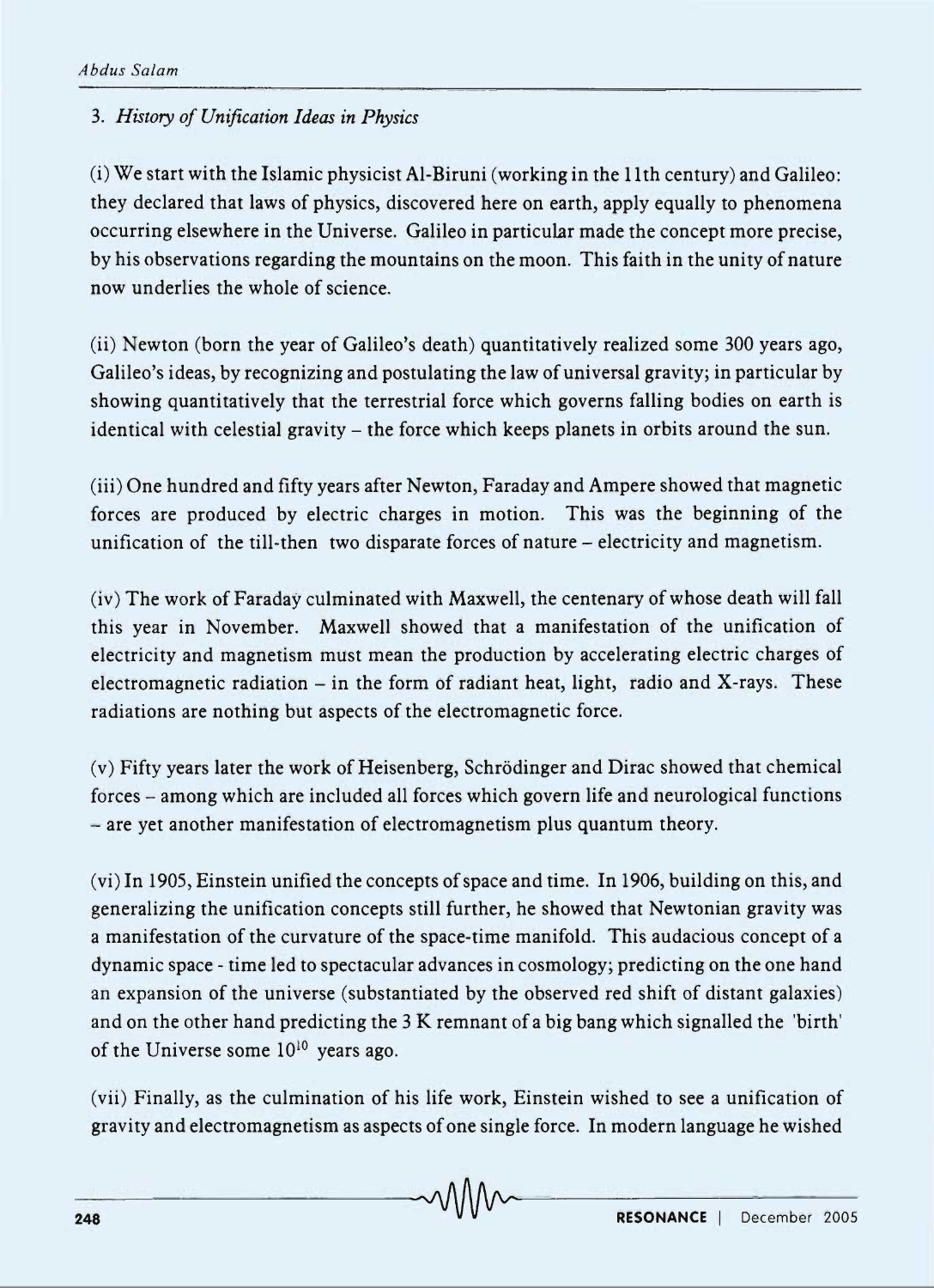to unite electric charge with the gravitational charge (mass) into one single entity. Further, having shown that mass  $-$  the gravitational charge  $-$  was connected with space-time curvature, he hoped that the electric charge would likewise be so connected with some other geometrical property of space-time structure.

(viii) But where did the weak and the strong nuclear forces – and the weak and the strong nuclear charges - come into this? Gravity and electromagnetism are but two out of the four basic forces. It is here that the recent post Einsteinian developments I wish to describe are relevant.

We believe that the electromagnetic charge and the weak and the strong nuclear charges, are so akin to each other  $-\text{in}$  the fact recently shown that all these charges can only exist in discrete units – that the first stage of unification would bring electromagnetism and the nuclear forces together. Once this is accomplished a second stage of unification would unify this combined force with gravity and possibly also realize Einstein's dream of comprehending the final unified force within the geometry of space-time.

It is difficult to describe the theoretical arguments which have led us to this conclusion. But there are experimental consequences which follow from the suggestion of the unification of the electromagnetic with the weak nuclear force.

The most spectacular prediction, verified last year at the Stanford Linear Accelerator Centre was the following. If indeed the weak nuclear force is nothing but a different facet of a basic force whose other facet is electromagnetism, electromagnetism - the force between electrons and protons - when carefully examined should show some characteristics which one had in the past associated with the weak nuclear force only. One such characteristic is the distinction of force experienced by left-spinning versus right-spinning electrons. The SLAC experiment, measuring this deflection with an accuracy never before attempted, demonstrated that left-spinning electrons indeed are deflected one part in ten thousand times more than right-spinning electrons when scattered off heavy water. To one part in ten thousand – just as the theory predicted – what was previously thought of as the distinct weak nuclear force intrudes into the hitherto separate domain of electromagnetism, clinching the hypothesis that the two forces are indeed facets of one basic fundamental force and are intertwined one with the other.

There is a second prediction, even more spectacular. It states that the apparent differences - short-range character of the weak nuclear versus long-range character exhibited by the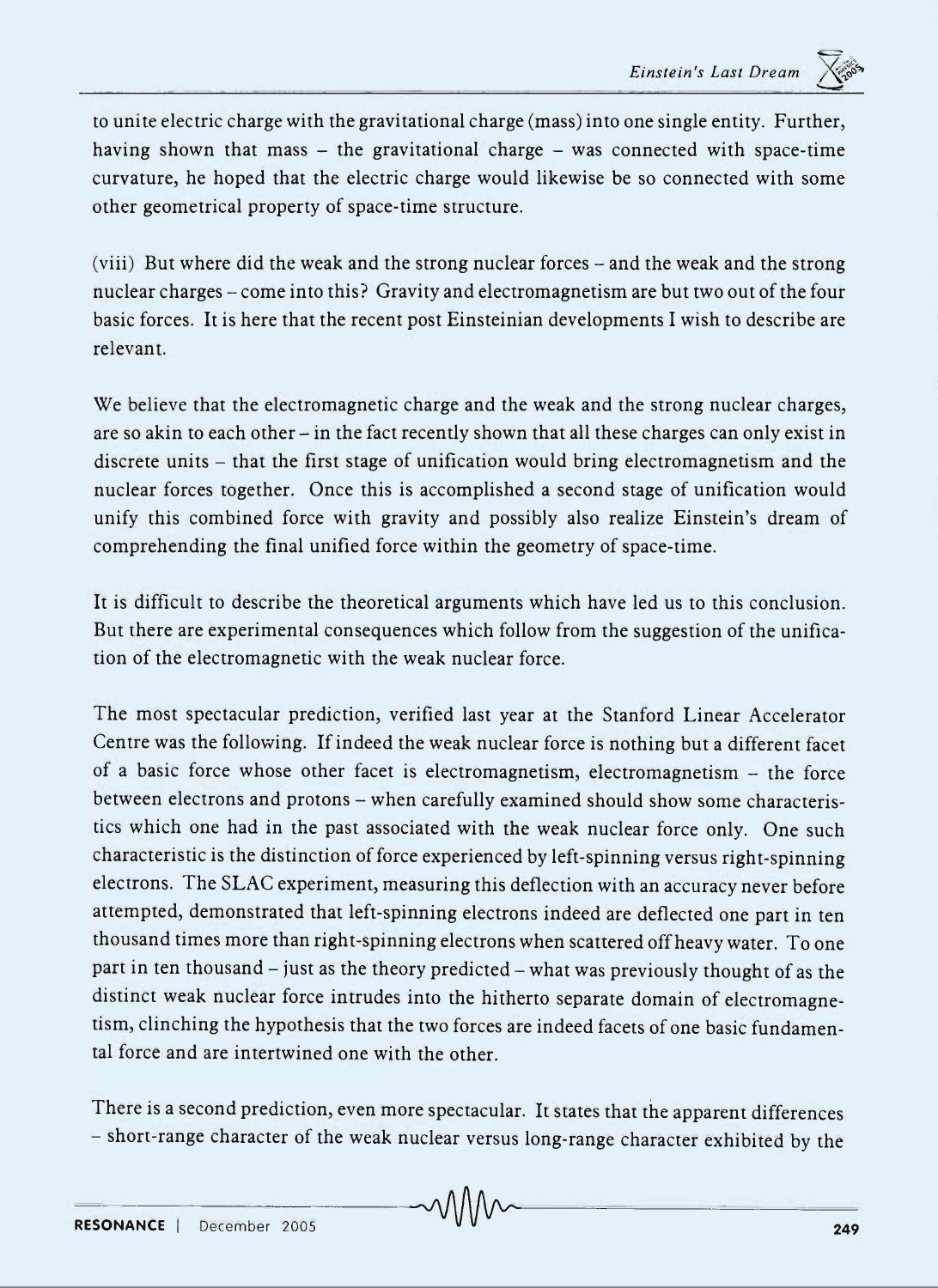electromagnetic force - are simply a consequence of the circumstance that we happen to live in an epoch some  $10^{10}$  years after the big bang, when the Universe has cooled to a temperature of 3 K. If we had been privileged to live and experiment one tenth of a second after the birth of the Universe, both forces, the weak-nuclear and the electromagnetic would be long range. Of course we cannot travel backwards in time; but we can quantitatively predict the precise difference in range of the weak nuclear force versus the electromagnetic. The precise prediction is that if these two forces are truly facets of a basic 'electroweak' force, then there must exist two new heavy elementary particles with masses  $\sim$  80 and 90 times proton mass, the first charged, the second electrically neutral. The particles are predicted to be the mediators of the weak nuclear force just as the photon is the mediator of the electrical force. The European Nuclear Research Laboratory (CERN) which UNESCO helped to found in 1954, is tooling itself just now to produce the requisite energetic beams of protons and antiprotons with its new accelerator, commissioned five years ago. If suitably energetic beams can be produced, one may expect that during 1982, experiments to check if the predicted particles exist will be carried out. If such energetic beams are impossible to produce - and there are formidable difficulties in attaining the requisite intensity - one shall need a new particle accelerator with verifying energies and intensities still higher to clinch the matter. This experiment – the existence of the electroweak particles and in particular the heavy photon - is in some ways on par with the 1919 eclipse measurement of deflection of light which established Einstein's theory of gravity. This time it is the unification of the weak nuclear force with the electromagnetic which is at stake. At present all indirect experimental evidence already points in the direction that the electroweak unification hypothesis is correct, that the predicted particles do indeed exist. There are not four, but three basic forces of nature.

After this experiment is done, or perhaps simultaneously with it, there will be a test of the possible unification of the strong nuclear force with the electroweak force - reducing the four basic forces to just two. This test consists of storing 10,000 tons of water in a mine one mile deep, shielding the water from all external sources of radiation. This mass of water will be surrounded by light-detecting devices. One proton out of the  $10^{33}$  protons which make up this mass of water will turn (in the span of a year) into a positron, emitting light of a characteristic wavelength. This will be the signal of the grand unification into one force of three of the four forces - electromagnetic, weak-nuclear and the strong-nuclear.

But what of Einstein's first dream of finally unifying this electro-nuclear force with gravity - and then the second dream of this new unified force being a manifestation of the structure of space-time? Amazingly, in the optimistic climate of physics today, these dreams also

 $-10$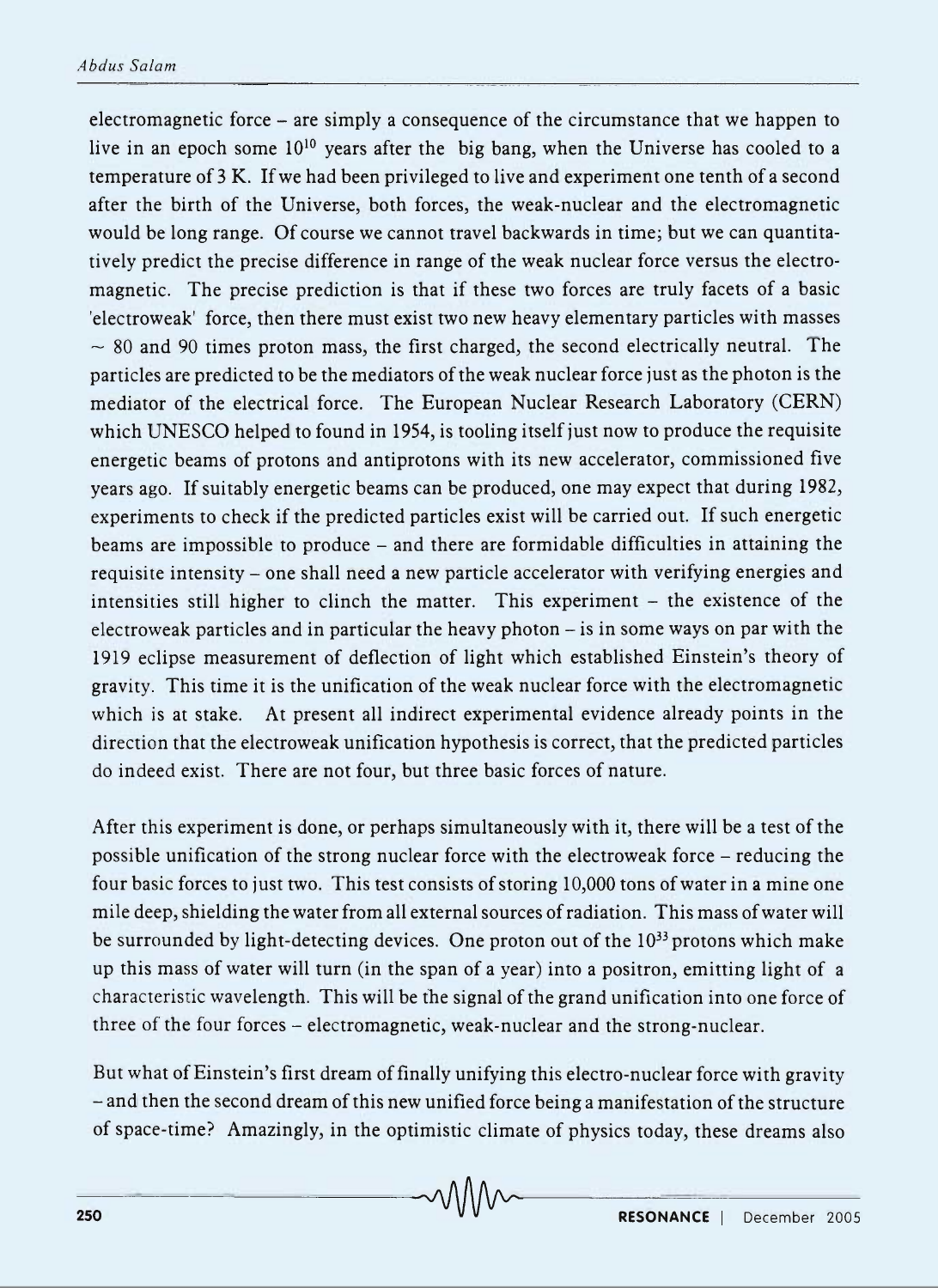<u>. ب</u>

seem near to realization. It could be that space-time has extra dimensions besides the four that we are conscious of  $-$  it could be that the extra dimensions are associated with the electric and the nuclear charges just as the gravitational charge is associated with the curvature of the four space-time dimensions we are familiar with. It could be that, as suggested by Wheeler, the electric and nuclear charges are telling us about the small scale structure of space-time, of foam-like granularities, which are smoothed out when one observes coarsely. Space-time may be like some varieties of cheese with holes at places where charges are located. Some of these ideas were already formulated when Einstein lived. On some of these he worked himself. Somehow, today with the electroweak unification already in the offing, they appear near to being realized.

I was amused to read the Science and Technology section of the prestigious British journal, *The Economist,* the issue of 10 March 1979, commemorating Einstein's birthday. *The Economist* discusses the unification of forces I have described above and then goes on to say: "If nature is really that simple, and there is only one fundamental force, then industry should be thinking about its long-term research programmes. It may eventually prove sensible to harness the other forces to new technologies, by manipulating them with electromagnetism. Nobody can predict just what the applications might be. But then, when Maxwell realized over a hundred years ago, that electricity and magnetism were just different aspects of the same electromagnetic force, nobody foresaw that this would help lead to radios, telephones, televisions and the whole of electronics." Surely, Einstein never bargained for this when he dreamt about uniting Maxwell's theory with Newton's through the crucible of a dynamic space-time.

4. I wish to conclude with one thought which I would like to share with you.

There has been no one like Einstein in this century; perhaps never in the whole history of human thought, so far as physical sciences are concerned. Certainly there never has been anyone so singly responsible for so much revolutionary thinking in physics.

But how easily may Einstein have been lost, particularly ifhe had been born in a developing country. At the age of fifteen he was summoned by one of his teachers at the Luitpold Gymnasium in Munich; the teacher expressed the wish that Einstein leave the school. In Einstein's words "To my remark that I had done nothing amiss, he replied only, "Your mere presence spoils the respect of the class for me." This was a reference to Einstein's independence.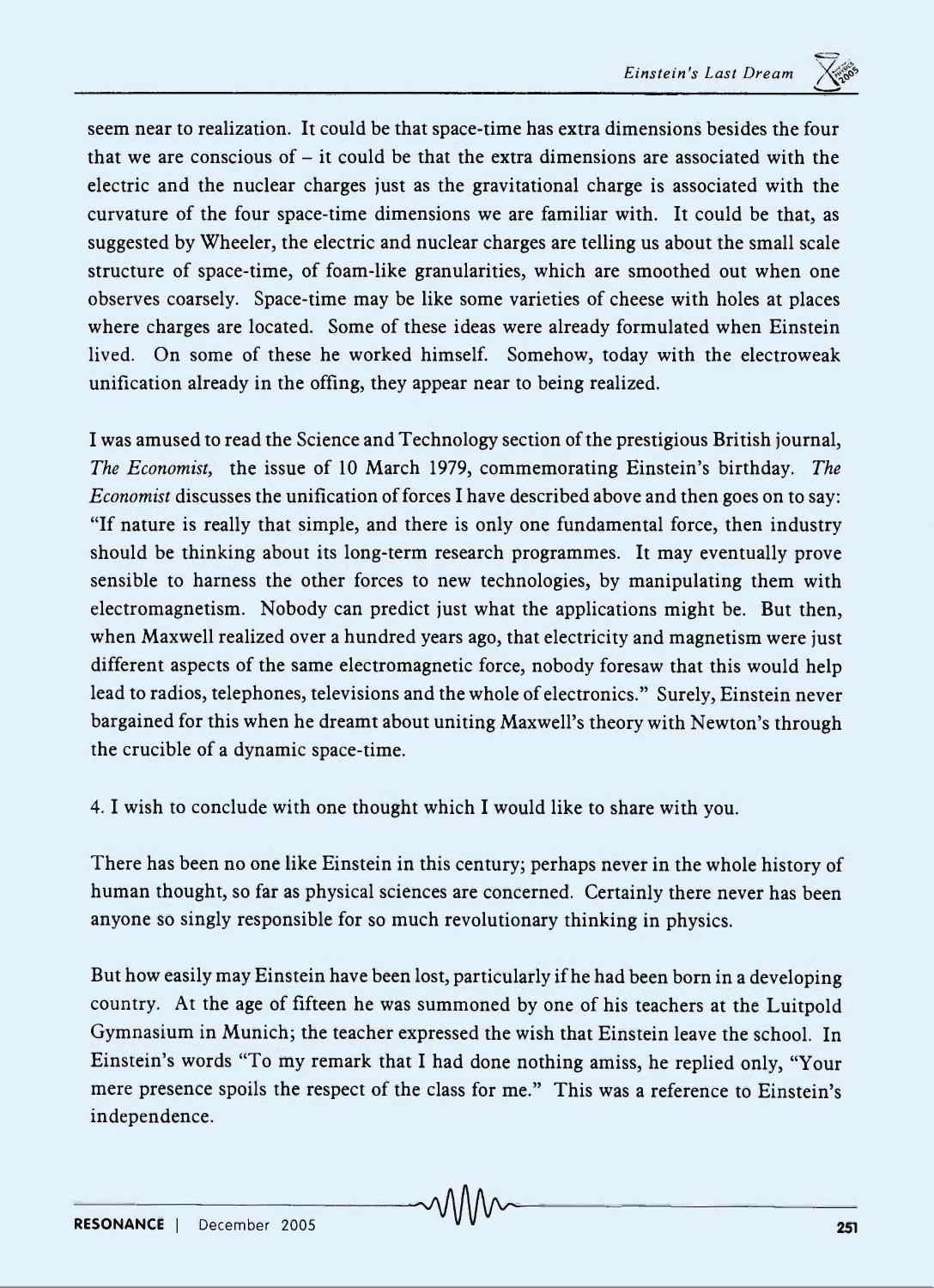At the age of sixteen and a half, Einstein wished to enter the Zurich Polytechnic. He took the Entrance Examination for Engineering and, fortunately for physics, he failed. A year later, he succeeded, but by now he had given up all thought of becoming an engineer. Einstein graduated from the Zurich Polytechnic in the year 1900; he sought university positions: but failed "for I was not in the good graces of my former teachers." Einstein maintained himself by finding temporary jobs, performing calculations, private tutoring at 3 francs an hour, school-teaching. In November 1901 he submitted a research paper as a thesis for a doctorate's degree - a necessary passport for university teaching. Although this paper - his second - was accepted by the prestigious journal, *Annalen der Physik,* the University of Zurich rejected it as inadequate for a Ph D.

According to Banesh Hoffmann, Einstein felt himself sinking hopelessly in the quagmire of a world that had no place for him. A poignant episode during 1901 will illustrate what I mean. In 1901 Einstein's first research paper had been published in *Annalen der Physik.*  Einstein sent a copy of this to Professor Wilhelm Ostwald - later a Nobel Laureate - with the letter:

"Since I was inspired by your book on general chemistry ... I am taking the liberty of sending you a copy of my paper. I venture also to ask you whether perhaps you might have use for a mathematical physicist... I am taking the liberty of making such a request only because I am without means..."

In spite of a second reminder there was no response from Ostwald, nor from Professor Kamerlingh-Onnes in Leiden to whom Einstein sent a similar request.

At this stage, in Banesh Hoffmann's words, a beautiful event occurred in Einstein's life of which he knew nothing. Einstein's father, an unsuccessful merchant, in ill health, and a stranger to the academic community, took it upon himself to write to Professor Ostwald. Here is his letter:

"I beg you to excuse a father who dares to approach you, dear Professor, in the interest of his son... My son Albert Einstein is 22 years old... Everybody who is able to judge praises his talent.... My son is profoundly unhappy about his present joblessness, and every day the idea becomes more firmly implanted in him that he is a failure in his career and will not be able to find the way back again ... Because, dear Professor, my son honours and reveres you ... I permit myself to apply to you with the plea that you read his article ... and hopefully that you will write him a few lines of encouragement so that he may regain his joy in life and his work....